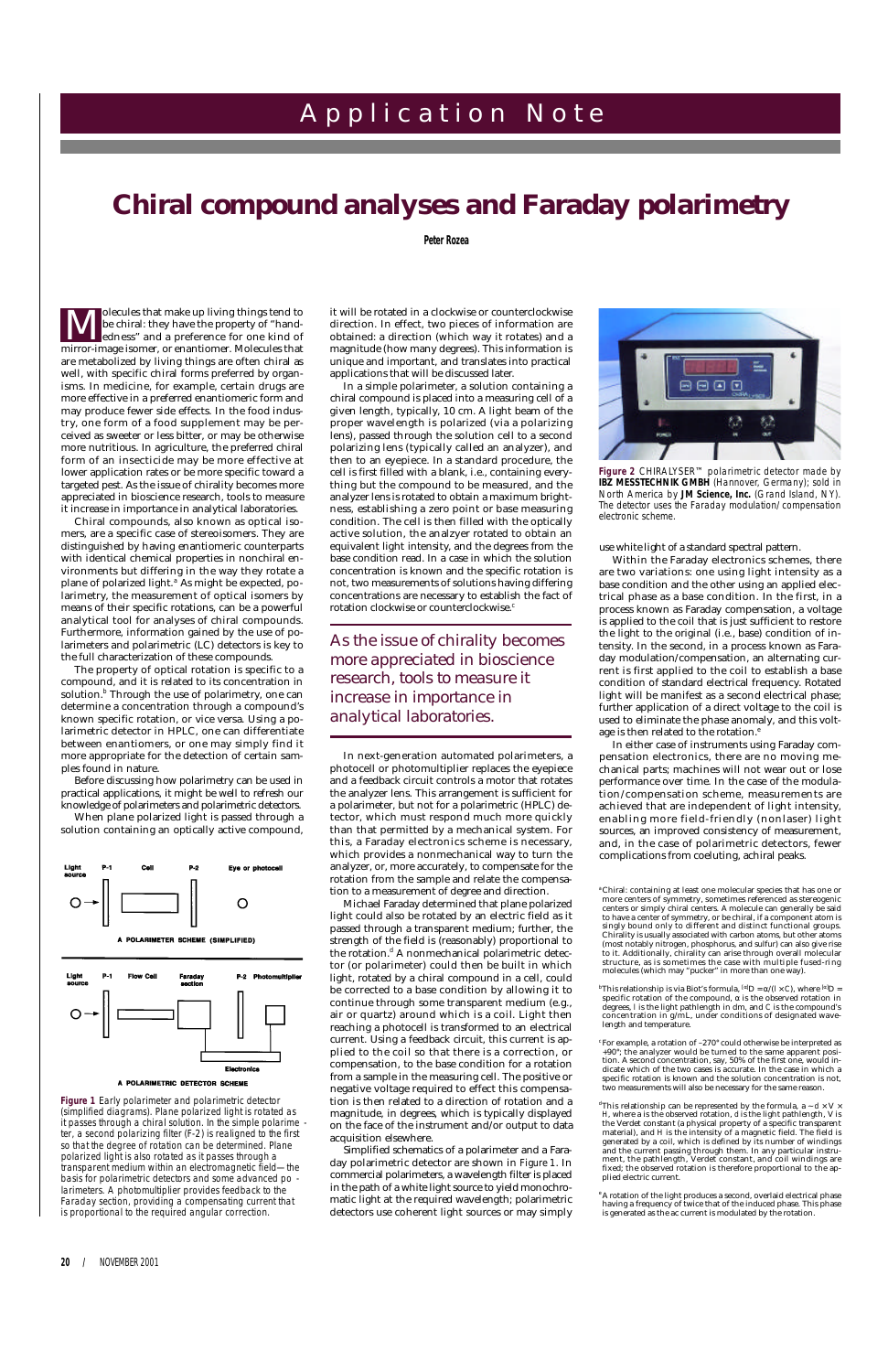### *Applications*

Less well known may be applications for polarimetric detectors; unlike Europe and Japan, these instruments are not yet in wide use in the U.S. Before discussing applications for these detectors, however, we should first understand their limitations. Biot's formula suggests a flow cell with the longest possible light pathlength; however, good chromatography demands the smallest possible cell volume. Compromise cells therefore yield chromatography with relatively wide bandspread. Perhaps the greatest limiting factor in Faraday compensation systems is the earth's magnetic field, which, at the highest sensitivities of these instruments, interferes with the generated fields of the instruments and influences their output signals. Field instruments, i.e., those used in the typical chemistry laboratory, must be detuned somewhat to prevent them from acting like compasses.<sup>*f*</sup> As a practical matter, although these detectors may be tuned to levels yielding rotations of  $10^{-6\circ}$ ,  $2 \times 10^{-5\circ}$  is a more realistic expectation.<sup>*g*</sup>

Applications for polarimeters are well known, with machines in common use in quality control laboratories and process areas as well as the research laboratory. Of significance may be that Faraday-type polarimeters are now commercially available that are equal to the best of the mechanical types in accuracy and precision, but that have no moving parts.

A degree of rotation is reached through a combination of the compound's specific rotation and its solution concentration. As a rule of thumb, the following applies to the better of today's machines:

**22 /** NOVEMBER 2001

#### If:

Specific rotation (degrees)  $\times$  sample concentration (%)  $\times$  injection volume ( $\mu$ L)  $\geq$  100,

> Probably the biggest application area is the characterization of separated enantiomers, most useful in chiral HPLC methods development. A polarimetric detector will show elution order, i.e., which enantiomer elutes first,<sup>h</sup> which is of consid-

then:

One will see one's sample above baseline noise.

Some chiral compounds may have very small specific rotations and will therefore be below detectable limits. Highly concentrated samples can sometimes produce refractive index (RI) effects and distorted signals; column capacities may limit injection volumes. The presence of microbubbles in the flow cell can also yield RI effects, and degassing, a worthwhile procedure in any HPLC work, is even more important when using polarimetric detection. In the final analysis, even the best of polarimetric detectors will have limits for practical applications.

Despite these limitations, polarimetric detectors are the only instruments that do what they do, and they are destined to come into greater use as their applications become better understood and as general interest in chirality grows.

> How can these instruments be used? Applications for polarimetric detectors arise as a result of the information they provide as discussed earlier: They tell the direction as well as the magnitude of rotation. Also, a built-in deficiency, viz., their nonresponse to nonoptical compounds, yields others.

> Obviously, they are used to characterize optically active samples, but they are also used to differentiate optically active compounds from nonoptically active compounds in mixed samples. In a typical arrangement, the polarimetric detector is placed immediately downstream from a UV detector. Both traces are output simultaneously, and the peaks generated via the polarimetric detector point to the chiral compounds in the UV display.

> ${}^{g}2 \times 10^{-5}$ <sup>o</sup> corresponds to an arc of about 7 ft on a circle the size of the earth.

**APPLICATION NOTE continu** 



**Figure 3** *Analysis of a proprietary, pure enantiomer sam ple showing comparison of a UV and optical rotation chromatographic trace. The optical rotation detector (ORD) is placed downstream from the UV detector. Both outputs are superimposed on this two-channel display, with the signal from the ORD (top signal) offset so that it may display negative peaks. In this run, the combination of the high concentration of sample and its (likely) strong rotation has caused an overrange of the ORD peak—not an unusual occurrence in this preparative HPLC labora tory. Since the purpose of the run was to merely deter mine the sign of rotation of the sample, the overrange signal was not a problem. The negative ORD peak indi cates a negative-rotating enantiomer. In this particular case, the ORD could be used to obtain quantitative infor mation. However, in some cases, the combination of rota tion strength and flow cell amount will be inadequate for quantitative analyses compared to the higher signal sen sitivities available from UV detectors (assuming samples with chromophores). In such cases, the ORD is used to obtain additional, qualitative information and is consid ered to be a secondary detector, with the UV detector considered the primary detector. Qualitative information from the ORD could be the indication of the presence of an optical sample (in a "dirty" process sample, for exam ple) and in determining the sign of rotation. Especially if two-channel data acquisition is available, enabling a su perimposable display, the ORD trace will point to the peaks of quantitative interest on the UV trace. (Graphic complements of Schering-Plough Research Institute, Kenil worth, NJ.)*



14956<br>160673

3.820<br>8.251

N<br>N

 $\frac{1}{2}$ 

**Total Are** 

231902<br>5169574

5401476

4.293<br>95.706

99.999

*the signal-to-noise ratios of the two, the UV trace will yield the best quantitative information; thus it is used for this pur pose. However, the ORD has established that the positive ro tator has eluted first by this method. As the method is refined to suit the purposes of the chromatographer, the ORD will be used to track the elution order. For standard HPLC prepara tion of a preferred enantiomer from a racemate, it is desir able to have the preferred enantiomer elute first; thus a method is developed to accomplish this. Once the prepara tive separation to the preferred enantiomer is accomplished, however, it is necessary to determine its chiral purity, i.e., the ratio of the preferred enantiomer to the other one. In this case, the opposite situation of elution order will be sought, with the lesser peak eluted first, so that it is not lost in the tail of the dominant peak. An ORD is used to obtain elution or der in the development of both methods, i.e., the preparative method and the analytical method. a) The object of the anal ysis was only to confirm that the separated product was in deed the (+) enantiomer. (Graphics complements of Scher ing-Plough Research Institute.)*







**Total Area** 









**Figure 5** *Quantitative analysis of a proprietary, pure enantiomer sample having no UV chromophore. The sample has a strong enough rotation to be detectable via the ORD; in this case, the amount of sample used was too much, since its signal (top trace) has overranged. If a chi ral sample has too weak a chromophore for UV detec tion, it may be detected via ORD if its combination of ro tation strength and amount in the flow cell is adequate. The ORD is in the role of primary detector. a) Related (proprietary) compound having a very weak chro mophore (at ~5.5 min). The ORD trace might yield better quantitative information in this case also. (Graphics com pliments of Schering-Plough Research Institute.)*

253022

99.998

*<sup>f</sup>* An overly tuned polarimetric detector could be used for navigation. Such a detector may yield a different result when its orientation on the laboratory bench is changed; further, metal masses, such as belt buckles or cars passing on the roadway, could also affect measurements.

*h* Specifically, the identification of the levo (–) or the dextro (+) forms. Note that these are directional designations and have no relation to absolute conformation—designated by "R" and "S." The relation of absolute conformation to direction may be determined through the use of circular dichromism instruments or other standard instrumental means. In most cases, however, these relationships will be found in the literature.